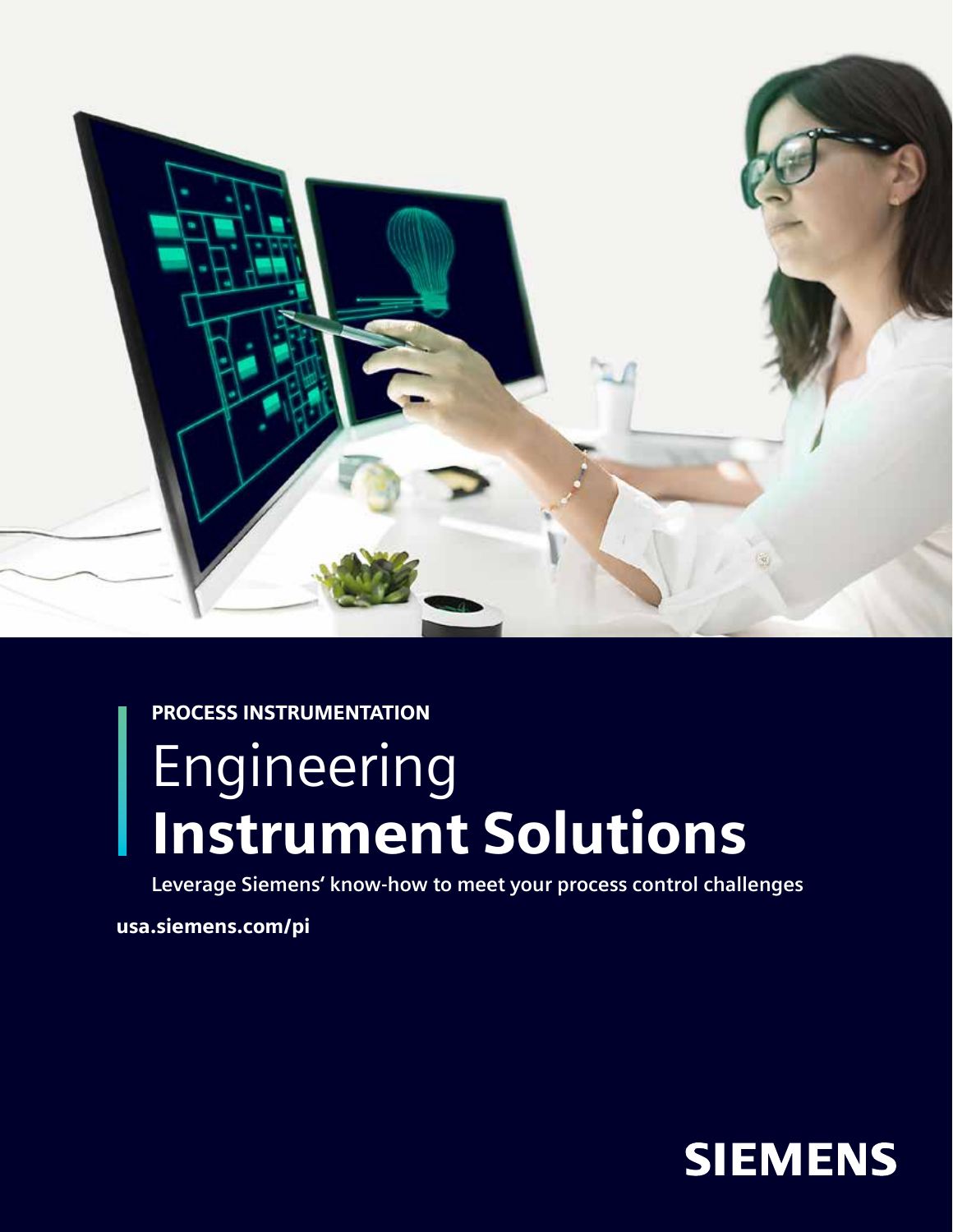# Take your business to the next level with engineered solutions from Siemens

**At Siemens, our philosophy is simple: we hold our products and services to the most exacting standards of quality so that we can empower our customers to rise far above the crowded field of competitors. Let us put this into practice for you by designing a tailor-made and fully integrated solution to address your process control challenges** – **and help your business not just grow, but thrive.**



Siemens understands that no two businesses are the same and that your differentiation is your competitive advantage. As a worldwide leader in process instrumentation and automation, Siemens brings you a wealth of engineering expertise together with an expansive portfolio of products and services. This winning combination enables us to design comprehensive, customized and cost effective solutions for the process industries, incorporating Siemens and third-party products with a broad array of offerings such as:

- Front-End Engineering Design (FEED)
- System integration
- Startup services
- Process optimization
- Instrument application engineering
- **n** Specification work
- **Training**
- On-site evaluations
- Auditing

### Depth and breadth of expertise

Whatever your needs may be, you can rest assured that Siemens is familiar with the intricacies of your application. Our deeply knowledgeable process instrumentation and automation team brings many years of experience in the oil and gas, chemical,

food and beverage, MAC (mining, aggregates and cement) water technology and power generation industries, with a diverse skill set that includes:

- $\blacksquare$  Mechanical design
- Electrical design
- systems engineering and design
- Quad-O and greenhouse gas standards (GHG)
- $\blacksquare$  Environmental compliance
- **n** Process instrumentation design
- Wireless communications

#### Why choose Siemens

- Lifecycle assistance from a trusted partner: consistency and reliability of service through every stage from development through operation
- One source for technical support and service: simplifies your operations and reduces potential downtime
- Seamless integration with existing products: no need for costly replacements
- Prepared to meet special requirements and instructions for any application: ensures a cost- and time-efficient installation regardless of complexity level
- You come first: peace of mind that we will do whatever it takes to ensure your satisfaction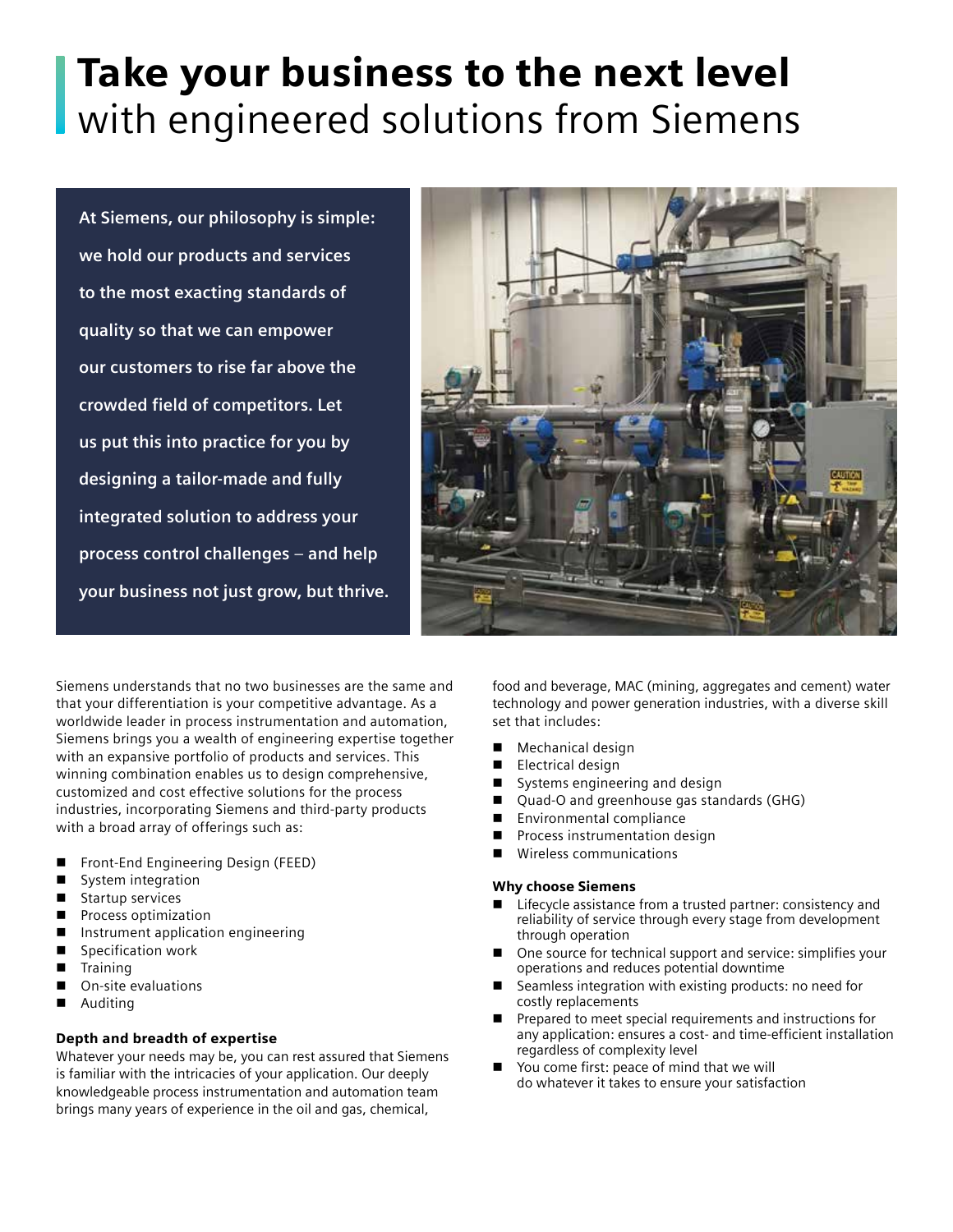## Cost-effective integration from a single source



When you choose Siemens as your partner for process control, you are choosing the perfect harmony of quality, selection and expertise to enhance your operations and improve your bottom line. Our engineered solutions integrate high-accuracy instrumentation and analytics with innovative control systems, and can also be complemented with products from reputable

third-party suppliers. Our far-ranging experience in process control is built into everything we design, while our comprehensive training options ensure that Siemens engineers transfer their valuable expertise directly to you. And our extensive service network is available around the clock to maximize your productivity.